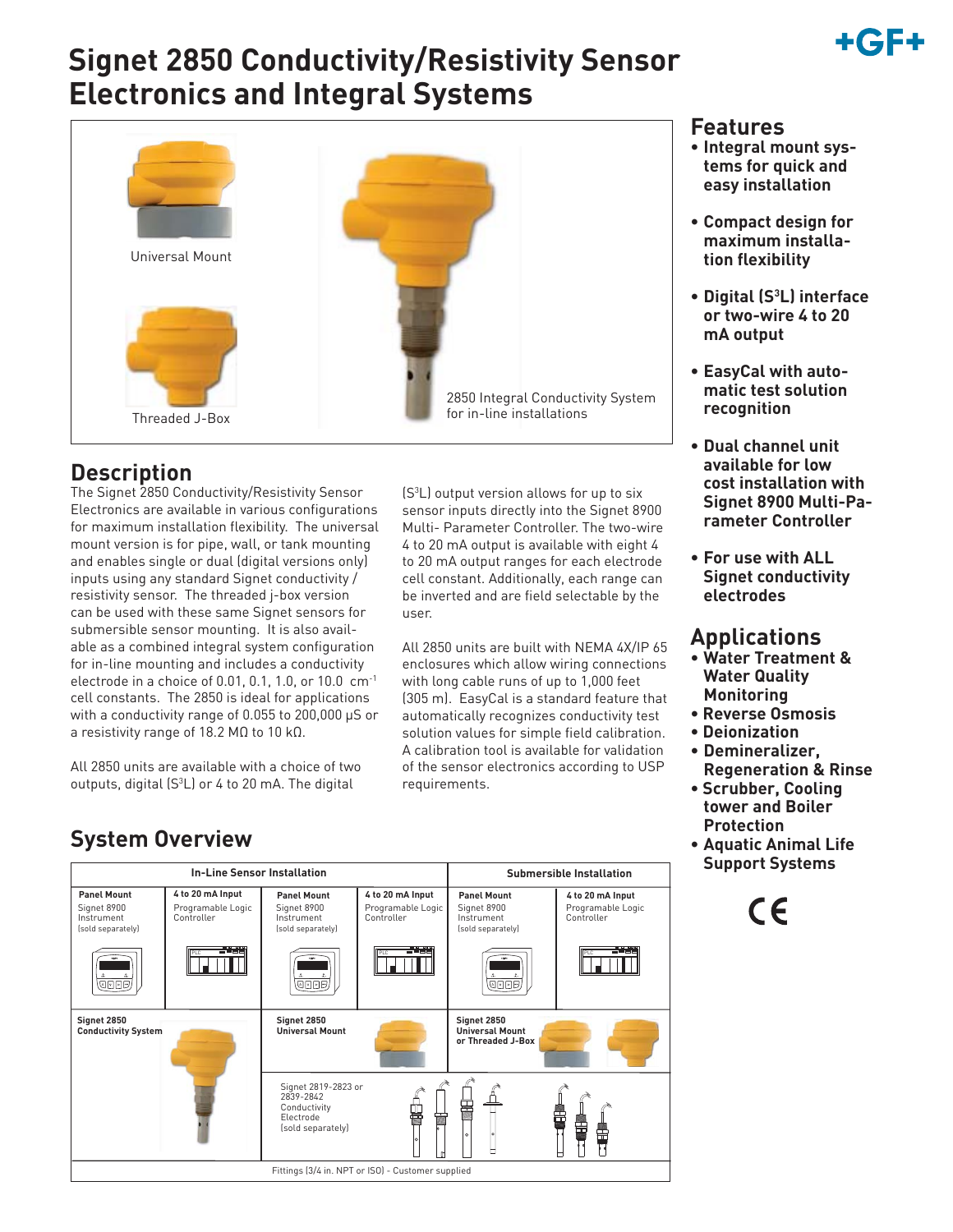

### **Dimensions**

#### **2850-5X threaded J-Box**



**2850-5X-XX Integral Mount Systems**



#### **Operating Range Chart**

The 2850 is capable of measuring conductivity and resistivity values over a wide range. Below is a chart of Signet Conductivity/Resistivity electrodes (listed in each range box) that is recommended for the specified measurement range.



#### **2850-6X Universal Mount Systems**

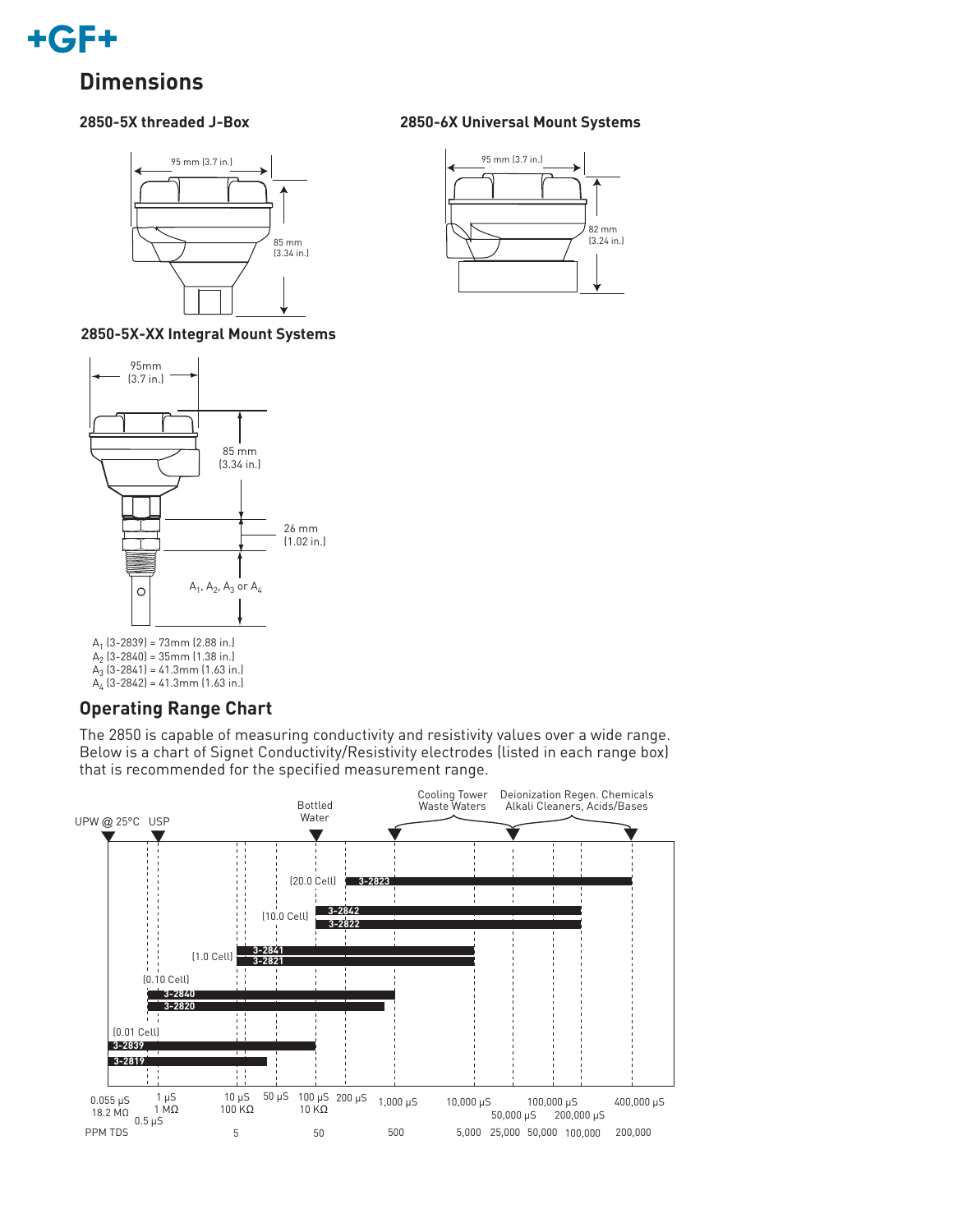### **Specifications:**

#### **General**

Compatible Electrodes: All Signet models with PT-1000 RTD

- **Materials:**
- Threaded j-box for Integral mount: PBT
- Universal/Remote mount: PBT, CPVC

Temperature Compensation: PT-1000 RTD

Easy-Cal: Automatic recognition of the following conductivity values:

- 146.93 μS, 1408.8 μS, 12856 μS (@25°C) (Test solutions Per ASTM D1125-95)
- 10 μS, 100 μS, 200 μS, 500 μS, 1000 μS, 5000 μS, 10,000 μS, 50,000 μS, 100,000 μS (@25°C) (Standard test solutions)

#### **Electrical**

#### Power:

- 12 to 24 VDC for 4 to 20 mA output (typically called "Loop Powered")
- 5 VDC +/-5% regulated (provided by the Signet 8900), 3.0 mA max for Digital (S3 L) output (Reverse polarity and short circuit protected)

Digital (S3 L) Output: Serial ASCII, TTL level 9600 bps

- Accuracy: Conductivity: ±2% of reading Temperature: ±0.5°C
- Resolution: Conductivity: 0.1% of reading Temperature: < 0.2°C
- Update Rate: Single channel models: < 600 ms Dual channel models: < 1200 ms

#### **Electrical (continued):**

Available data via Digital (S<sup>3</sup>L) Output:

- Raw conductivity
- Calibrated conductivity
- Calibrated temperaturecompensated conductivity **Temperature**

Error Indication: Open input and out of range diagnostics for temperature or internal electronic error.

#### **Environmental**

Enclosure rating: NEMA 4X/IP65 Operating Temperature:

 -10°C to 85° C (14°F to 185°F) Storage Temperature:

 -20°C to 85° C (-4°F to 185°F) Relative Humidity:

0 to 95%, non-condensing

#### Current Output:

- Field-selectable ranges
- Factory set Span: 0.01 cell (2819, 2839):  $4$  to 20 mA = 0 to 100  $\mu$ S 0.10 cell (2820, 2840): 4 to 20 mA = 0 to 1000 μS
	- 1.0 cell (2821, 2841):  $4$  to 20 mA = 0 to 10,000  $\mu$ S 10.0 cell (2822, 2842):

4 to 20 mA = 0 to 200,000  $\mu$ S 20.0 cell (2823): 4 to 20 mA = 0 to 400,000 μS

- Max. Loop Resistance: 50 Ω @ 12 VDC 325 Ω @ 18 VDC 600 Ω @ 24 VDC
- Accuracy: ±2% of output span
- Resolution: 7 μA
- Update Rate: <600 ms
- Error Indication: 22 mA

#### **Field Selectable Ranges for 4 to20 mA Operation**

The chart below indicates the field selectable ranges in which the 2850 sensor electronics can be set via internal switches. All ranges can be inverted if required. Signet Models listed below are compatible Conductivity/Resistivity electrodes.

| 0.01 Cell                                                                                                                        | 0.10 Cell                    | $1.0$ cell                   | 10.0 Cell                    | 20.0 Cell            |  |  |
|----------------------------------------------------------------------------------------------------------------------------------|------------------------------|------------------------------|------------------------------|----------------------|--|--|
| Signet Model<br>2819 or 2839                                                                                                     | Signet Model<br>2820 or 2840 | Signet Model<br>2821 or 2841 | Signet Model<br>2822 or 2842 | Signet Model<br>2843 |  |  |
| 10 to 20 MΩ                                                                                                                      | $0$ to $2 \mu S$             | $0$ to $20 \mu S$            | 0 to 200 µS                  | $0$ to $400 \mu S$   |  |  |
| 2 to 10 $M\Omega$                                                                                                                | $0$ to $5 \mu S$             | 0 to $50 \mu S$              | 0 to 500 µS                  | 0 to $1,000 \,\mu S$ |  |  |
| $0$ to 2 M $\Omega$                                                                                                              | $0$ to $10 \mu S$            | 0 to $100 \mu S$             | 0 to $1,000 \,\mu S$         | 0 to $2,000 \mu S$   |  |  |
| $0$ to 1 M $\Omega$                                                                                                              | 0 to $50 \mu S$              | 0 to 500 $\mu$ S             | 0 to 5,000 $\mu$ S           | 0 to 10,000 µS       |  |  |
| $0$ to 5 M $\Omega$                                                                                                              | 0 to $100 \mu S$             | 0 to 1000 µS                 | 0 to $10,000 \,\mu S$        | 0 to 20,000 µS       |  |  |
| $0$ to 10 M $\Omega$                                                                                                             | 0 to 200 $\mu$ S             | 0 to 2000 µS                 | 0 to 50,000 $\mu$ S          | 0 to 100,000 µS      |  |  |
| N/A                                                                                                                              | 0 to 500 $\mu$ S             | 0 to 5,000 $\mu$ S           | 0 to $100,000 \mu S$         | 0 to 200,000 µS      |  |  |
| N/A                                                                                                                              | 0 to $1,000 \mu S$           | 0 to $10,000 \,\mu S$        | 0 to 200,000 µS              | 0 to 400,000 µS      |  |  |
| The 4 to 20 output ranges shown in this chart can be inverted using the internal switch<br><b>Resistivity Ranges are in BOLD</b> |                              |                              |                              |                      |  |  |

• Pure Water Compensation: When using 0.01-cm cell and raw conductivity value < 0.5 μS, the 2850 auto-switches to compensate for non-linear temperature effects found in this low conductivity (high resistivity) range

#### **Shipping weight:**

- Threaded j-box: 0.75 kg (1.75 lb.)
- Universal mount: 0.75 kg (1.75 lb.)

#### **Standards and Approvals**

- CE
- Immunity: EN61326-1
- Emissions: EN55011 Class B
- Manufactured under ISO 9001and ISO 14001



Integral System includes the 2850 sensor electronics and a choice of Conductivity/Resistivity electrode.





-6X Universal/Remote Mount